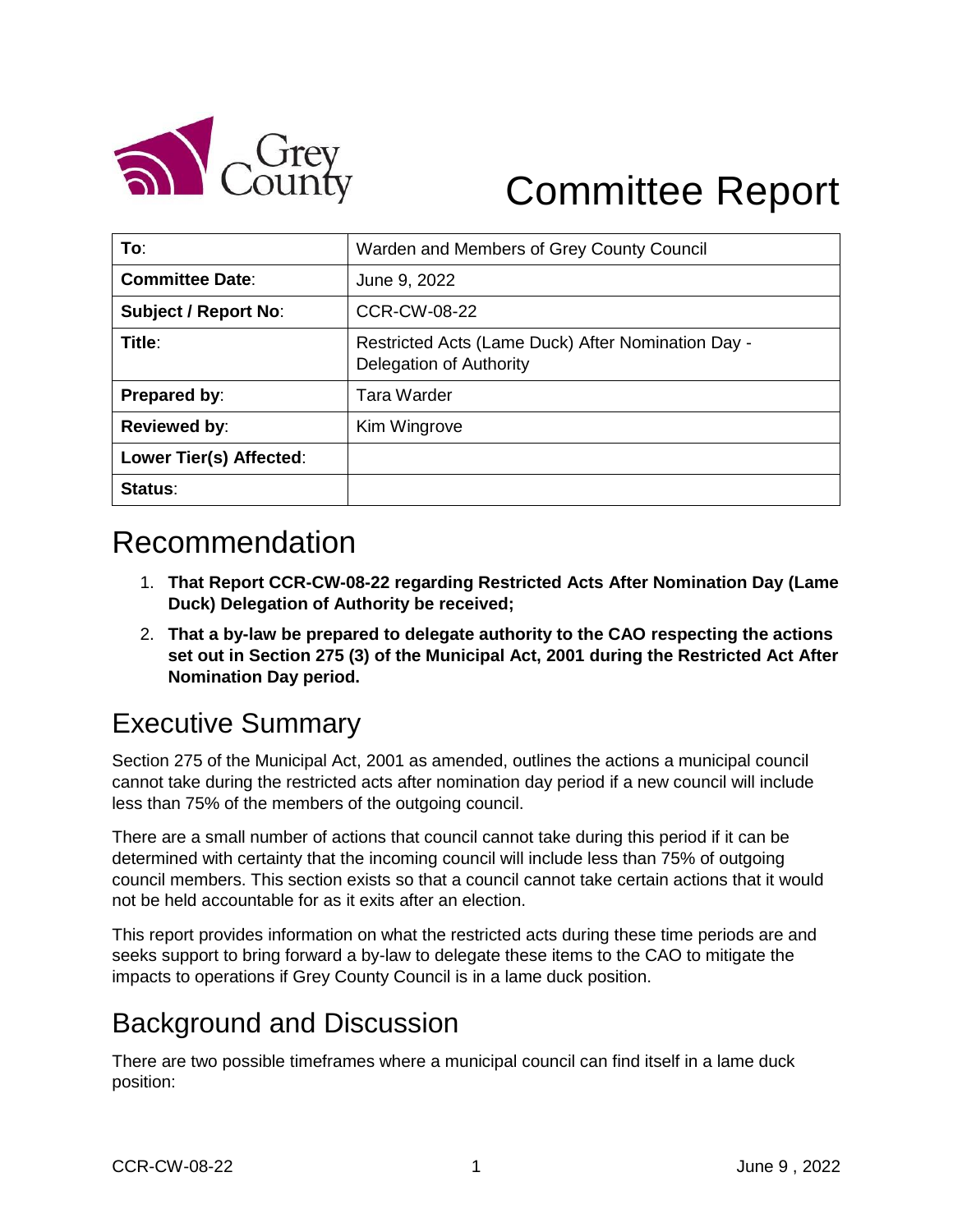- 1. Nomination Day (August 19, 2022) and Voting Day (October 24, 2022); and
- 2. Voting Day (October 24, 2022) to the end of the term (November 14, 2022)

When the number of seats remains the same between an outgoing and an incoming council, if the new council will include less than 75% of the members of the outgoing council, the council is in a lame duck position. Determinations are made during each of those periods.

If a council is in a lame duck position, the Act outlines the ways in which a council is restricted in its actions. Council is unable to do the following:

- (a) the appointment or removal from office of any officer of the municipality;
- (b) the hiring or dismissal of any employee of the municipality;
- (c) the disposition of any real or personal property of the municipality which has a value exceeding \$50,000 at the time of disposal (does not apply if this was included in the most recent budget adopted by the council before nomination day)
- (d) making any expenditures or incurring any other liability which exceeds \$50,000 (does not apply if this was included in the most recent budget adopted by the council before nomination day)

Municipal Council is not restricted in any other ways, other than those listed above.

Despite these, nothing in Section 275 prevents a municipality from taking action in an emergency.

In order to mitigate the impacts of a council being in a lame duck position, a by-law can be enacted before nomination day which delegates these responsibilities to a person or body. The draft by-law proposes to delegate these matters to the CAO only if Grey County Council is in a lame duck position. The CAO will report on any exercise of this delegated authority within the first 6 months of the new Council term.

As a note, the CAO has existing delegated authority for matters related to hiring and dismissal of employees and authority to award certain purchasing items alongside the Director of Finance as outlined in the Delegation of Duties by-law 5093-20. These delegations are unaffected by the enactment of the proposed by-law. Further, the CAO also has the ability to delegate the CAO's authority to an Acting CAO. This gives the Acting CAO ability to act during a CAO absence as per Section 1.2 of the Delegation of duties by-law. The proposed delegation to the CAO during the restricted acts period would extend to an Acting CAO if the authority of the CAO were subsequently delegated.

#### Legal and Legislated Requirements

Restricted Acts After Nomination Day are found in Section 275 of the Municipal Act. Grey County Council would be in a restricted acts position if it can be determined with certainty that at least 4 current members will not be returning after the election.

Section 275 (6) provides the ability to pass a by-law prior to nomination day, delegating the approval of these restricted items to a person or body.

#### Financial and Resource Implications

There are no financial implications related to this report.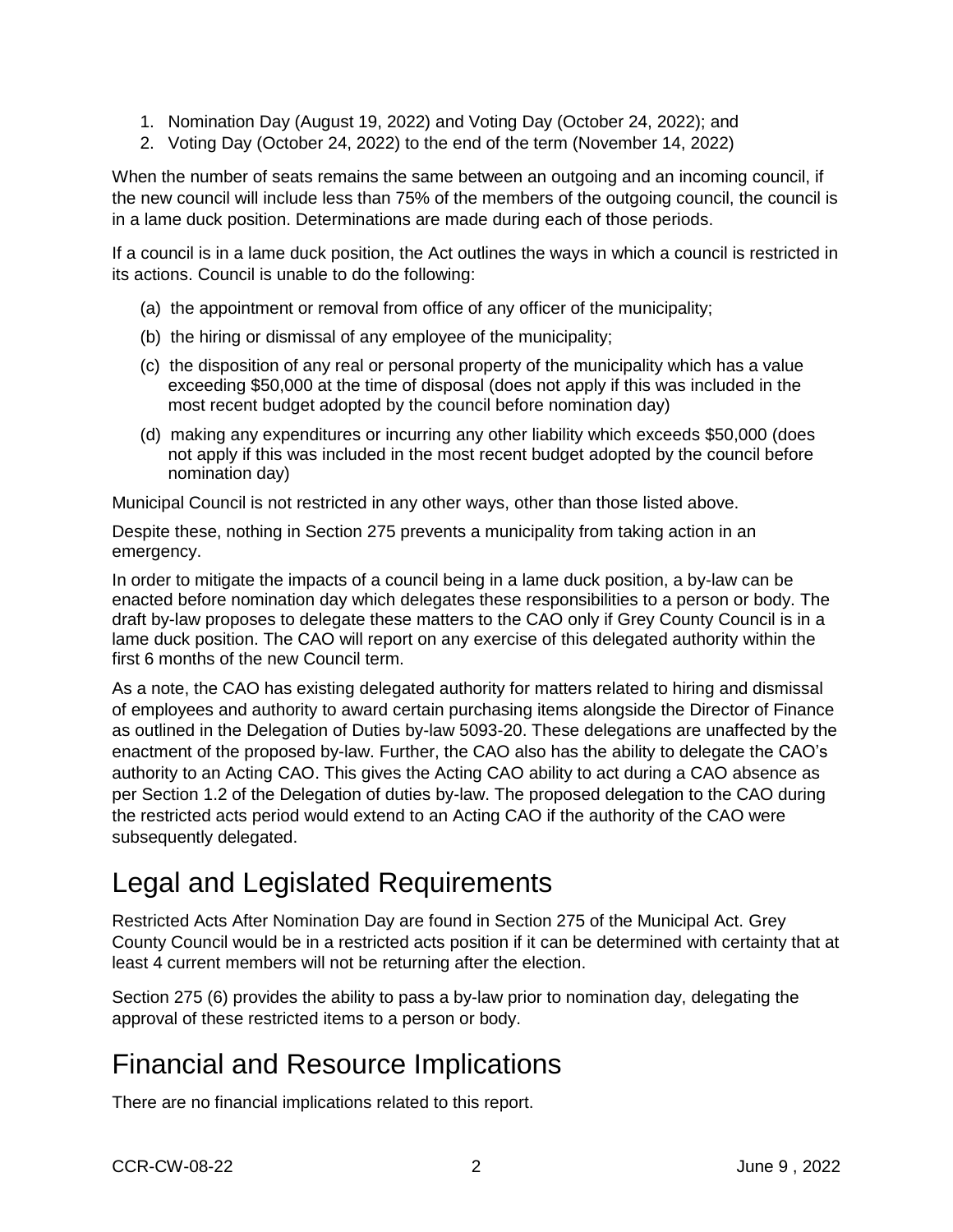## Relevant Consultation

☐ Internal

☐ External

#### Appendices and Attachments

Draft By-law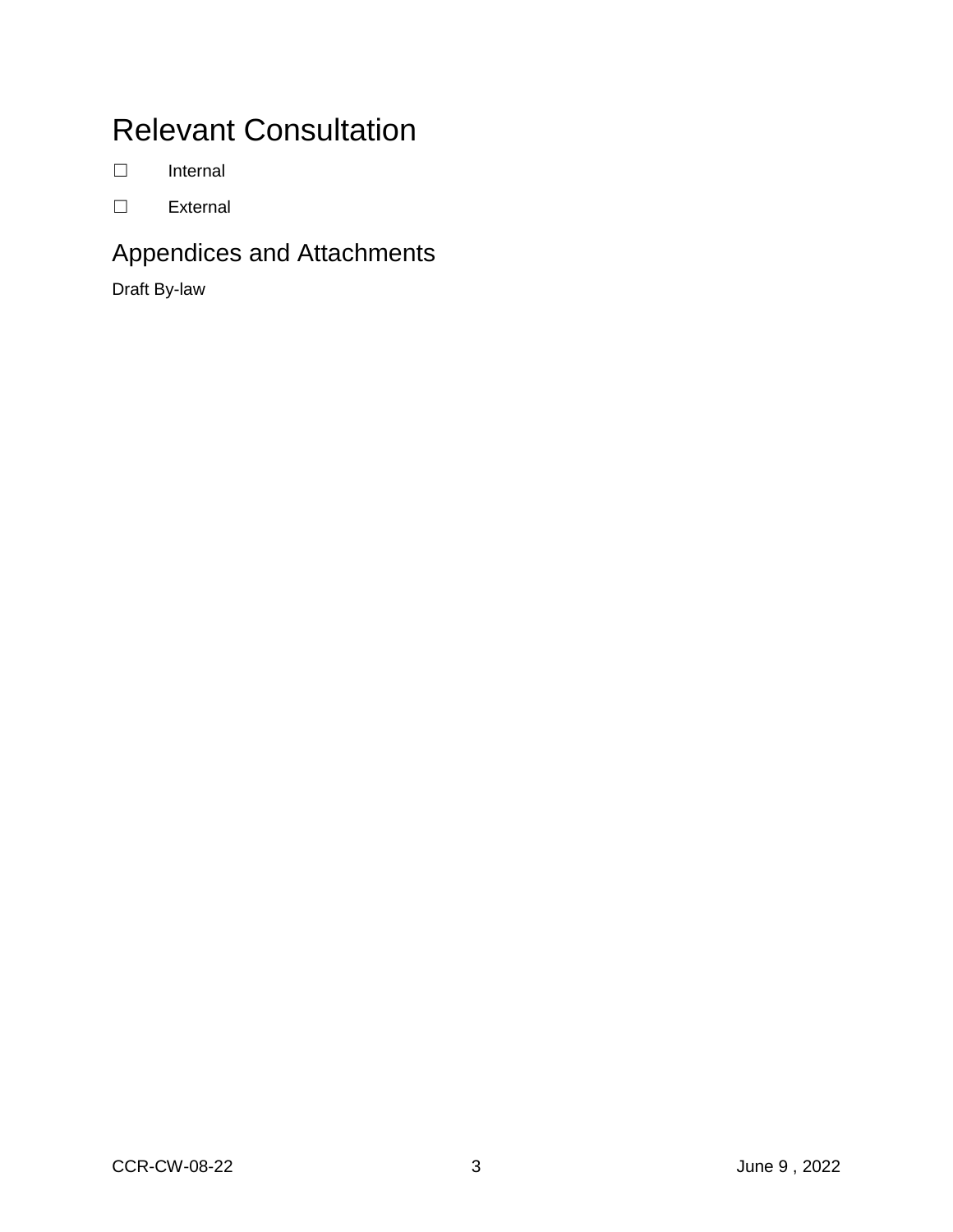## Corporation of the County of Grey By-Law  $-22$

A By-law to Authorize the Chief Administrative Officer of the Corporation of the County of Grey to take action, where necessary, on certain acts during the Restricted Acts After Nomination Day "Lame Duck" Period

WHEREAS Section 275 of the *Municipal Act*, 2001, c. 25 as amended, (the "Act") restricts acts that a Council can take after Nomination Day (August 19, 2022) and after Voting Day (October 24, 2022) if the Council is in a lame duck position;

AND WHEREAS Section 275 (3) of the Act restricts Council from taking action on the following:

- The appointment or removal from office of any officer of the municipality;
- The hiring or dismissal of any employee of the municipality;
- The disposition of any real or personal property of the municipality which has a value exceeding \$50,000 at the time of disposal; and
- Making any expenditure or incurring any other liability which exceeds \$50,000.

AND WHEREAS Section 275 (6) of the Act states that nothing in this section prevents any person or body exercising authority of a municipality that is delegated to the person or body prior to nomination day for the election of the new council;

AND WHEREAS Section 23.1 of the Act authorizes a municipality to delegate powers to a person or body;

AND WHEREAS Council deems it expedient to delegate authority to the Chief Administrative Officer of the Corporation to take action, where necessary, on certain acts during the "Lame Duck" period

NOW THEREFORE BE IT RESOLVED THAT THE COUNCIL OF THE CORPORATION OF THE COUNTY OF GREY HEREBY ENACTS AS FOLLOWS:

- 1. THAT Council delegates authority to the Chief Administrative Officer of the Corporation of the County of Grey to take action, where necessary, on matters listed in Section 275 (3) of the Municipal Act, 2001 between Nomination Day and the commencement of the Council Term when Section 275 (1) applies.
- 2. The delegations in this bylaw are subject to the powers that cannot be delegated set out in Section 23.3 (1) under the Municipal Act, 2001.
- 3. THAT the Chief Administrative Officer will report to Council on any actions taken under the restrictions listed in Section 275 (3) of the Municipal Act, 2001 between Nomination Day and the commencement of the Council Term within the first six months of the 2022 Council term.
- 4. This By-law shall come into force and effect upon the final passing thereof and shall expire on November 14, 2022.